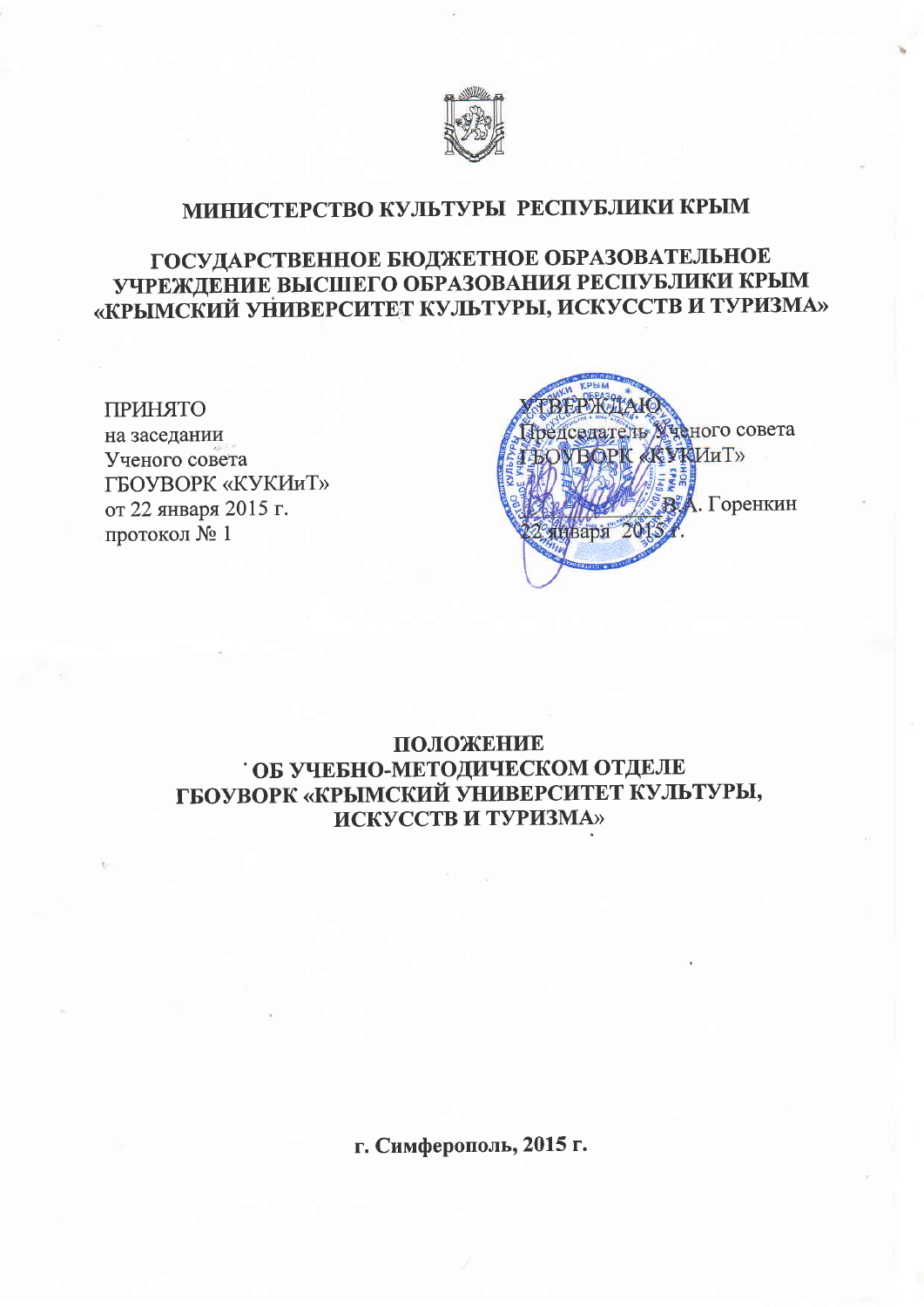1.1. Настоящее Положение разработано в целях оптимизации работы учебно-методического отдела.

1.2. Учебно-методический отдел является самостоятельным структурным подразделением ГБОУВОРК «Крымский университет культуры, искусств и туризма», осуществляющим организацию учебно-методической работы кафедр и факультетов и подготовкой документов по лицензированию и аккредитации.

1.3.В своей работе учебно-методический отдел руководствуется:

Законом «Об образовании в Российской Федерации» от 29 декабря 2012 г. №273-ФЗ;

Типовым Положением об образовательном учреждении высшего учебном заведении), образования **(высшем** профессионального утвержденным постановлением Правительства Российской Федерации от 14 февраля 2008 г. №71;

Уставом ГБОУВОРК «КУКИиТ»;

Федеральными государственными образовательными стандартами высшего профессионального образования по направлениям подготовки;

Методическими рекомендациями к разработке рейтинговой системы утвержденные приказом вузов, успеваемости студентов оценки Министерства образования от 11.07.2002 г. №2654;

Приказом Министерства образования и науки Российской Федерации «О реализации Болонской декларации в системе высшего профессионального образования Российской Федерации» от 15.03.2005 № 40.

# 2. Основные задачи и обязанности учебно-методического отдела

### 2.1. Методическая работа:

учебно-методической работы 2.1.1. Руководство  $\, {\bf N}$ контроль факультетов и кафедр:

- по составлению, корректировке учебно-методических комплексов (УМКД) по требованиям, предъявляемым к данному типу документов;

- по выполнению и состоянию рабочих программ на факультетах и кафедрах;

семинарским, рекомендаций  $\bf K$ разработке методических  $- \Pi$ o работы самостоятельной индивидуальным занятиям, практическим, работам квалификационным практикам,  $\mathbf H$ студентов. курсовым профессорско-преподавательским составом.

нагрузки время 2.1.2. Разработка норм, определяющих организационной, методической, преподавателей учебной, ПО воспитательной, научной работе.

Организация работы учебно-методического совета университета  $2.1.3.$ и методических комиссий. Предоставление методических консультаций по составлению УМКД для нового кадрового состава.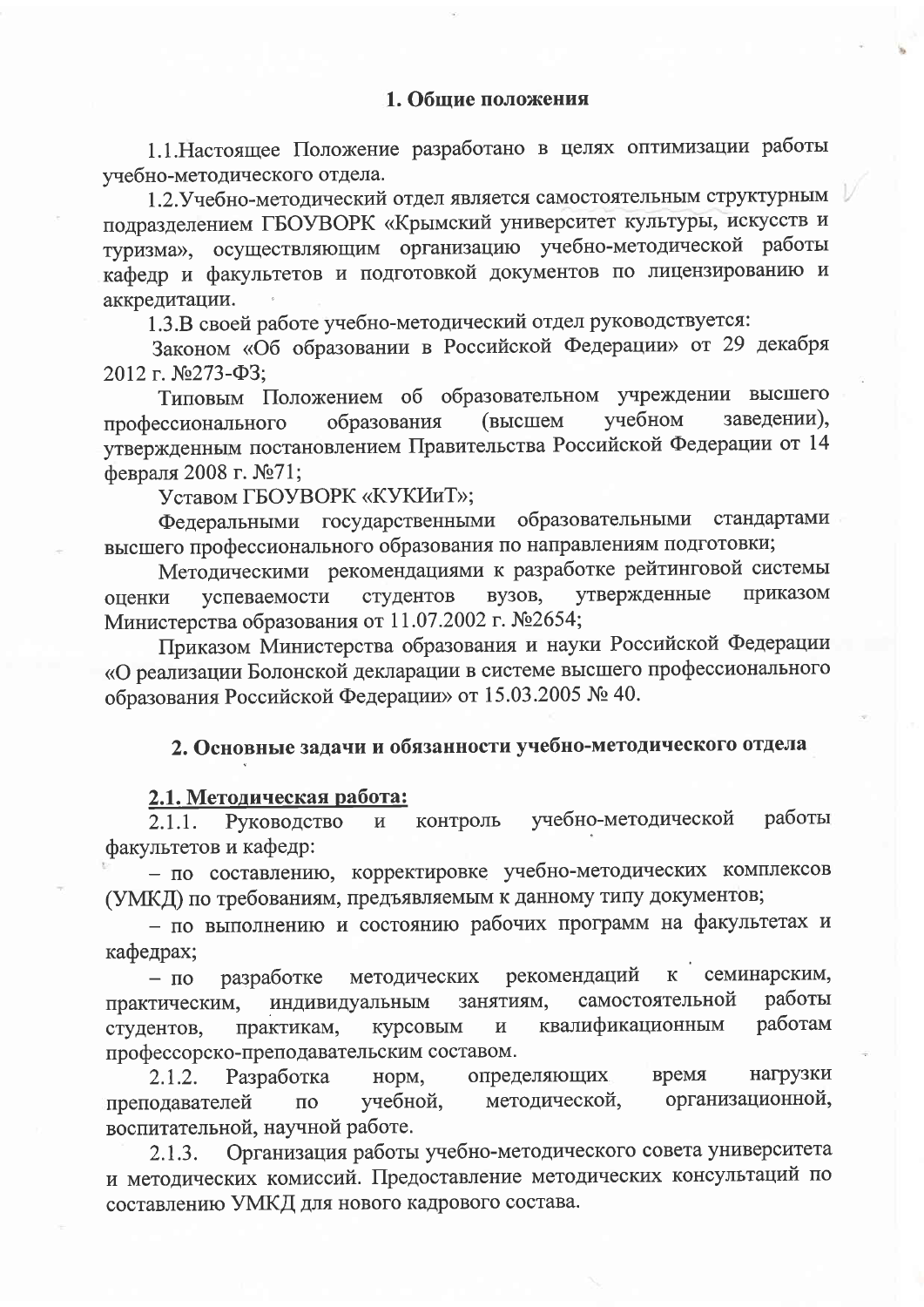Подведение итогов учебно-методической работы кафедр и  $2.1.4.$ факультетов, обеспечение своевременного предоставления отчетов об учебно-методической работе университета и других статистических данных, которыми располагает учебно-методический отдел.

2.1.5. Организация работы по ведению документации в соответствии с утвержденной номенклатурой.

2.1.6. Участие в разработке и корректировке учебных и рабочих учебных планов.

2.1.7. Участие в разработке основных образовательных программ по направлениям (специальностям) и согласование их в установленном порядке.

#### $2.2.$ Учебная работа:

2.2.1. Координация работы комиссий по проверке преподавания отдельных дисциплин, посещение лекций и практических занятий с последующим обсуждением на кафедрах, на Ученом совете университета.

2.2.2. Утверждение графиков открытых занятий преподавателей.

2.2.3. Контроль проведения комплексных контрольных работ.

## 2.3. Лицензирование и аккредитация:

2.3.1. Работа с нормативно-правовой базой Рособрнадзора, Министерства образования и науки РФ по вопросам лицензирования и аккредитации.

2.3.2. Подготовка документов  $\mathbf{H}$ формирование лицензионных  $\mathbf H$ аккредитационных дел подготовки специалистов разных направлений (специальностей).

# 3. Права учебно-методического отдела

Запрашивать от руководителей структурных подразделений,  $3.1.$ профессорско-преподавательского состава  $\overline{M}$ ИНЫХ специалистов университета информацию и документы, необходимые для контроля и организации учебно-методической работы кафедр  $\overline{M}$ факультетов. формирования лицензионных и аккредитационных дел.

Выносить на рассмотрение Ученого совета вопросы, связанные с  $3.2.$ совершенствованием учебно-методической работы кафедр и факультетов, а также вопросами лицензирования и аккредитации.

Посещать все виды учебных занятий, экзамены, зачеты и  $3.3.$ заседания государственной экзаменационной комиссии с целью контроля образовательных качества реализации программ  $\mathbf{B}$ соответствии  $\mathbf{C}$ требованиями федеральных государственных образовательных стандартов.

Вносить на рассмотрение первого проректора представления о  $3.4.$ наложении взысканий на научно-педагогических работников за невыполнение или несвоевременное выполнение требований, предъявляемых к учебно-методической работе кафедр.